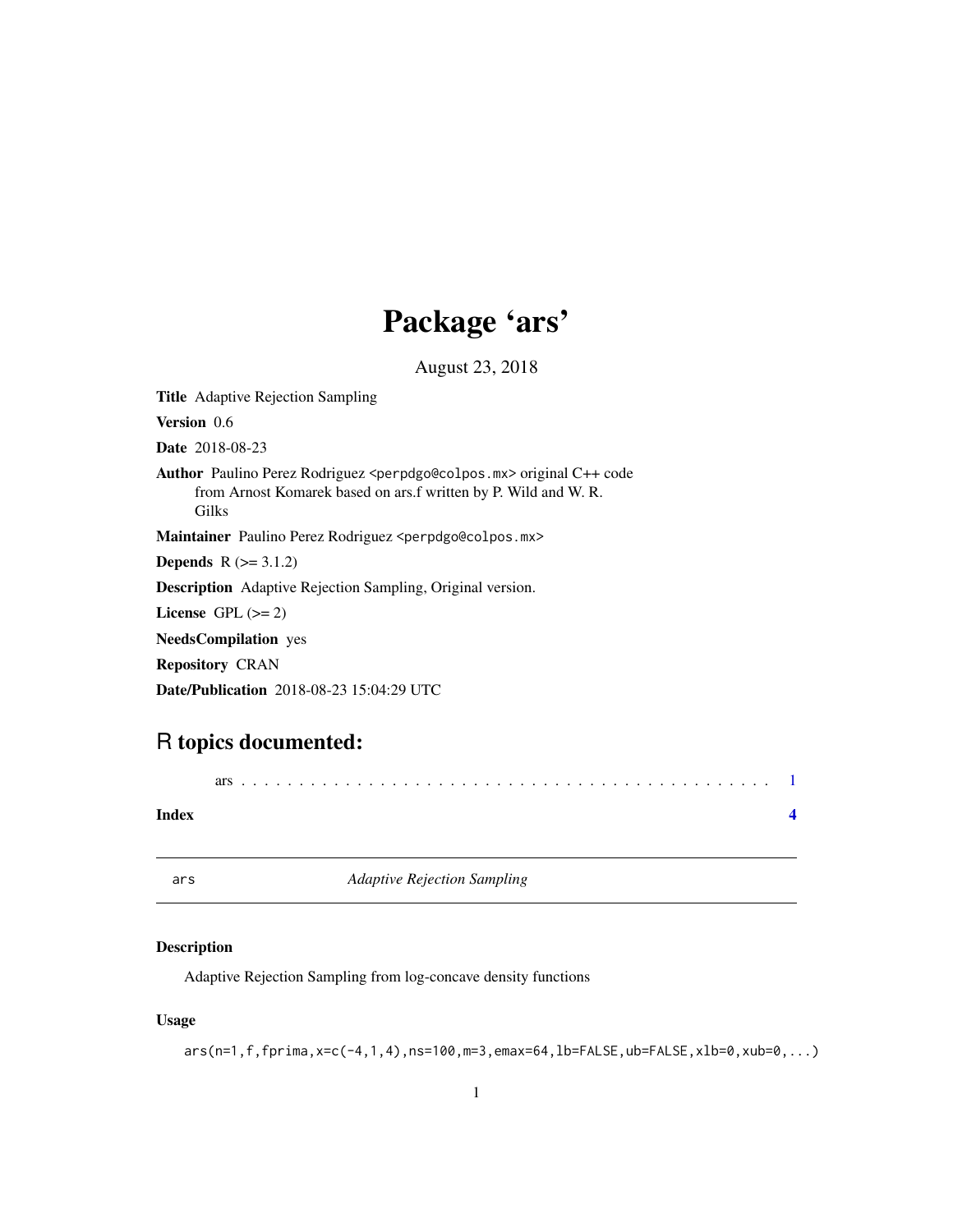#### Arguments

| n        | sample size                                                                                                              |
|----------|--------------------------------------------------------------------------------------------------------------------------|
| f        | function that computes $log(f(u,))$ , for given u, where $f(u)$ is proportional to the<br>density we want to sample from |
| fprima   | $d/du \log(f(u,))$                                                                                                       |
| X        | some starting points in wich $log(f(u,))$ is defined                                                                     |
| ns       | maximum number of points defining the hulls                                                                              |
| m        | number of starting points                                                                                                |
| emax     | large value for which it is possible to compute an exponential                                                           |
| 1b       | boolean indicating if there is a lower bound to the domain                                                               |
| xlb      | value of the lower bound                                                                                                 |
| ub       | boolean indicating if there is a upper bound to the domain                                                               |
| xub      | value of the upper bound bound                                                                                           |
| $\cdots$ | arguments to be passed to f and fprima                                                                                   |

#### Details

#### ifault codes, subroutine initial

- 1. 0:successful initialisation
- 2. 1:not enough starting points
- 3. 2:ns is less than m
- 4. 3:no abscissae to left of mode (if  $lb = false$ )
- 5. 4:no abscissae to right of mode (if  $ub = false$ )
- 6. 5:non-log-concavity detect

#### ifault codes, subroutine sample

- 1. 0:successful sampling
- 2. 5:non-concavity detected
- 3. 6:random number generator generated zero
- 4. 7:numerical instability

#### Value

a sampled value from density

#### Author(s)

Paulino Perez Rodriguez, original C++ code from Arnost Komarek based on ars.f written by P. Wild and W. R. Gilks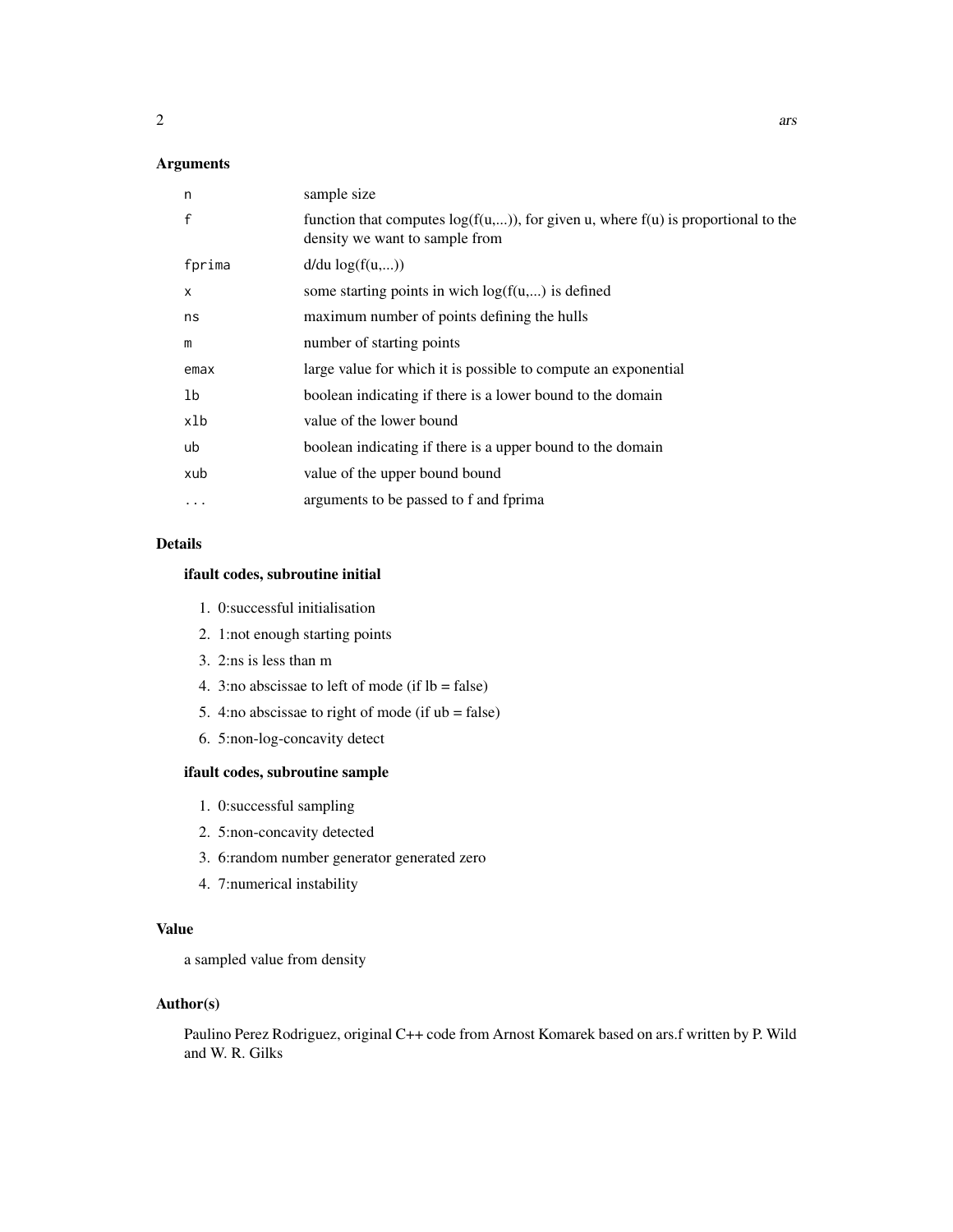ars 3

#### References

Gilks, W.R., P. Wild. (1992) Adaptive Rejection Sampling for Gibbs Sampling, *Applied Statistics* 41:337–348.

#### Examples

library(ars)

```
#Example 1: sample 20 values from the normal distribution N(2,3)
f<-function(x,mu=0,sigma=1){-1/(2*sigma^2)*(x-mu)^2}
fprima<-function(x,mu=0,sigma=1){-1/sigma^2*(x-mu)}
mysample<-ars(20,f,fprima,mu=2,sigma=3)
mysample
hist(mysample)
#Example 2: sample 20 values from a gamma(2,0.5)
f1<-function(x,shape,scale=1){(shape-1)*log(x)-x/scale}
f1prima<-function(x,shape,scale=1) {(shape-1)/x-1/scale}
mysample1<-ars(20,f1,f1prima,x=4.5,m=1,lb=TRUE,xlb=0,shape=2,scale=0.5)
mysample1
hist(mysample1)
#Example 3: sample 20 values from a beta(1.3,2.7) distribution
f2 < -function(x,a,b){(a-1)*log(x)+(b-1)*log(1-x)}
f2prima<br>-function(x,a,b){(a-1)/x-(b-1)/(1-x)}mysample2<-ars(20,f2,f2prima,x=c(0.3,0.6),m=2,lb=TRUE,xlb=0,ub=TRUE,xub=1,a=1.3,b=2.7)
mysample2
hist(mysample2)
```